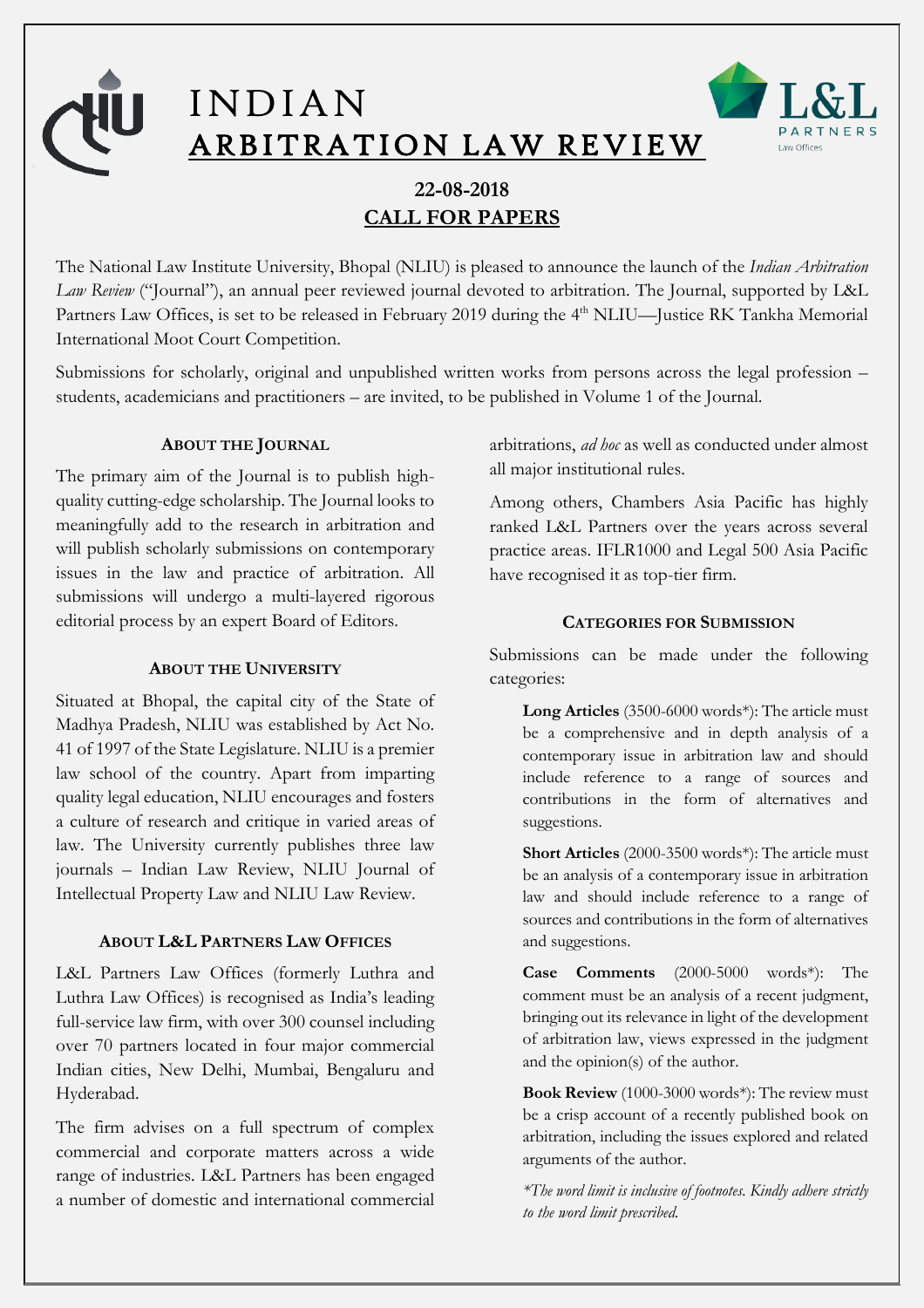#### **GUIDELINES FOR SUBMISSION**

All original submissions must be accompanied by an abstract not exceeding 300 words. The abstract must expressly include the novelty and usefulness of the idea that the author wishes to put forth and must categorically mention the specific contribution of the article beyond the existing available literature.

The body of the manuscript should be in Times New Roman, Font Size 12 and in 1.5-line spacing. The footnotes should be in Times New Roman, Font Size 10 and in single line spacing. The citations must conform to The Bluebook Style of Citation, 20<sup>th</sup> edition. (*key attached below*).

Kindly send your manuscript in MS Word (.docx) format to  $\text{ialr}(\partial \Omega)$ nliu.ac.in. The subject of the e-mail should be "Submission for Volume 1 - <Title of the manuscript>". The submissions must be sent by 11:59 pm, **30 September 2018**.

The submission should be accompanied by a Covering Letter which must include the following details:

- Name of Author(s)
- Contact Details– Address and Mobile No.
- Name and Address of Institution (if any)
- Course currently being pursued/Academic Qualifications

**Copyright:** The submissions for the Journal must not have been previously published or submitted for publication elsewhere. The contribution presented to and accepted for publication and the copyright therein shall be the intellectual property of NLIU.

# **CONTACT DETAILS**

In case of any queries kindly drop an email at  $\frac{i\alpha}{i(n)}$  nliu.ac.in or contact:

Aishwarya Srivastava, +91 94256 05670 Hardik Jain, +91 95750 81824 Shubhi Bhandari, +91 95983 65223 Udyan Arya Shrivastava, +91 89826 05691

National Law Institute University, Kerwa Dam Road, Bhopal-462044, India.